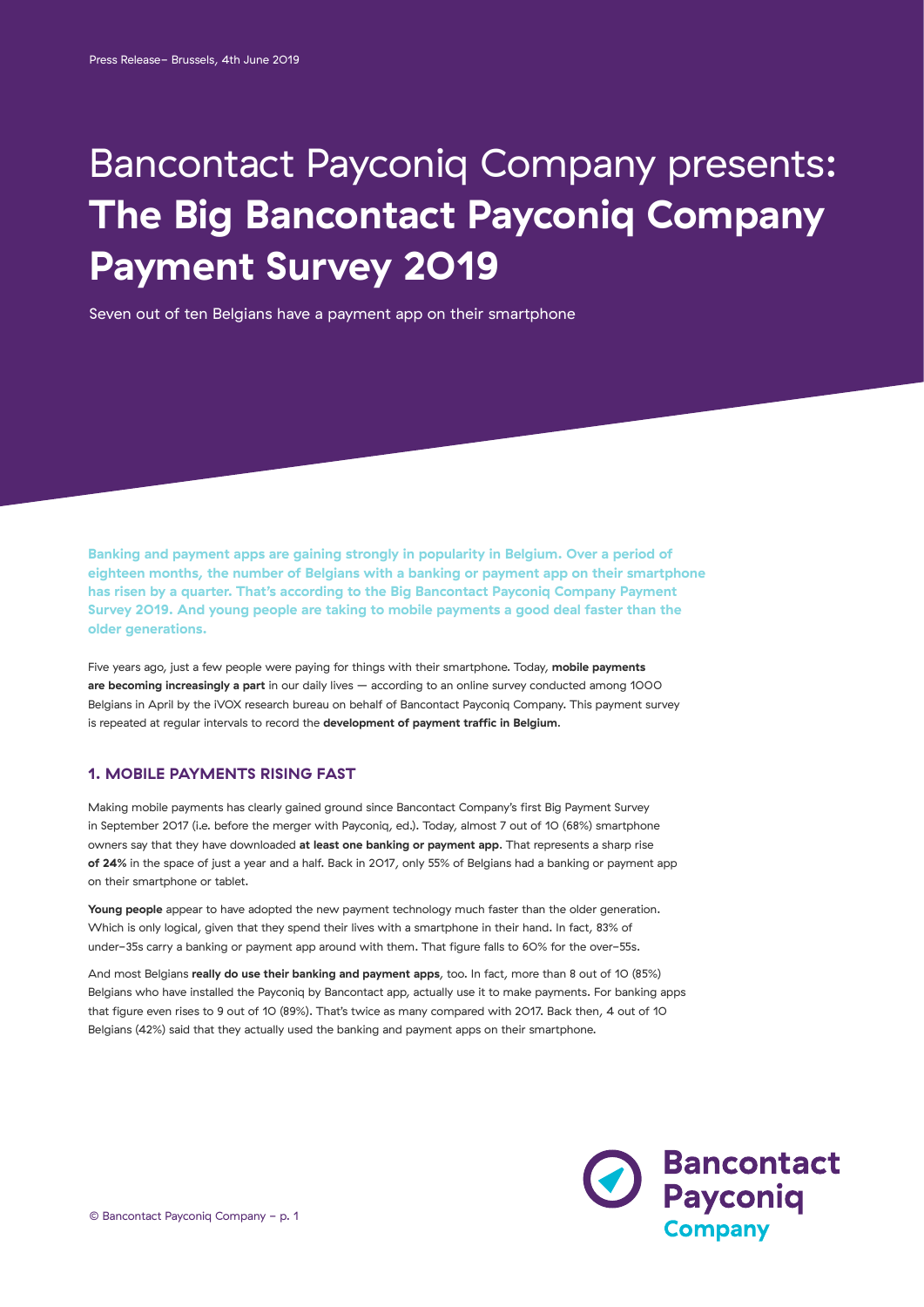Half of Belgians (50%) say that they find paying with their phone extremely practical. Because it's fast (66%), easy (62%) and because you can also pay for small amounts without the need to have cash in your pocket (35%). 6 out of 10 Belgians who have the Payconiq by Bancontact app even admit that they really couldn't do without it any more. "Our payment app is doing well," confirms **Nathalie Vandepeute**, CEO of Bancontact Payconiq Company. "In 2018, we recorded **34 million mobile payments**. That's an **increase of 100%** compared with 2017. And **peer-to-peer payments**, i.e. payments between users, actually **rose by 191%**, to 5.7 million."

## **2. CONTACTLESS: STILL WORK TO BE DONE**

**Contactless payments** are also on the rise. With contactless, all you have to do is tap your bankcard or smartphone on the payment terminal. Virtually everyone in Belgium (96%) has heard of contactless and 1 in 3 Belgians (32%) **pay contactlessly sometimes** with their smartphone or bankcard. That's already **four times as many** as eighteen months ago (8%). **Almost half (46%)** of young people say that they have paid contactlessly at some stage. "In 2018, the number of contactless payments we handled rose **explosively by 610%** compared with 2017, to a total of 31 million," says Ms Vandepeute.

But there hasn't been a big **breakthrough among the general public** yet. The number of Belgians who would like to pay **contactlessly** more often has remained steady since 2017, at 3 out of 10 (30%). One in four don't even know if their bankcard is fitted with a **chip** that makes contactless payments possible. "It takes **time to put new solutions** on the market and ensure they gain broad acceptance," says **Thierry Huque, CTO of Bancontact Payconiq Company**. "It was the same forty years ago with the introduction of the Bancontact card, which today everyone uses without even thinking about it."

Certainly **confidence** in contactless and mobile payments is not yet up to the same level as traditional payment methods. For half of Belgians (51%), there's a perception that these methods **are less secure** than paying with a card or cash. This **feeling of insecurity** is also quite subjective, because smartphones are secured with a code and fingerprint, as well as an additional separate code for the banking or payment app.

When it comes to **contactless payments with no PIN code** (up to 25 euro), the level of doubt is even higher. Only 4 out of 10 Belgians (37%) trust them. Most of the people surveyed (74%) indicated that they **prefer to pay with a PIN code,** because they can then be sure that it's secure. This group is also of the opinion that it should always be **obligatory** to enter a PIN code when not paying with cash.

## **3. BANKCARD FIRMLY ENSCONCED IN THE LEAD**

The transition to mobile and contactless is well underway, but is happening less quickly in Belgium than in some other countries. That's because **paying by card** here is so efficient and firmly entrenched. Almost all Belgians (96%) say that they are happy with the bankcard and PIN code system. Confidence is also extremely high, at 97%. To illustrate this point: there are more than 16 million Bancontact cards in circulation, or one and a half cards for every Belgian.

The type of payment methods that Belgians use depends very much on the situation. **Cash** is still the most popular method in, say, a café (69%) or at the baker's (67%). In virtually all other situations, such as in the supermarket or clothes store, the **bankcard** leads the way as the most favoured method of payment. Almost half of Belgians (45%) say that they **vary the payment method they use** in line with what is most convenient at the time. And that while your smartphone has the advantage of enabling you to pay for everything using **the same mobile payment channel**: splitting the bill in a restaurant, paying in-store, making a transfer to a friend, paying online, settling bills, paying for things at a flea market – and so on.

"I think that the ease and convenience of the classic payment card has made us a little lazy," analyses **Nicolas van Zeebroeck**, professor of digital economics and strategy at ULB-Solvay. "Once consumers become totally convinced about how payment apps are **easy to use**, they'll soon make the switch."

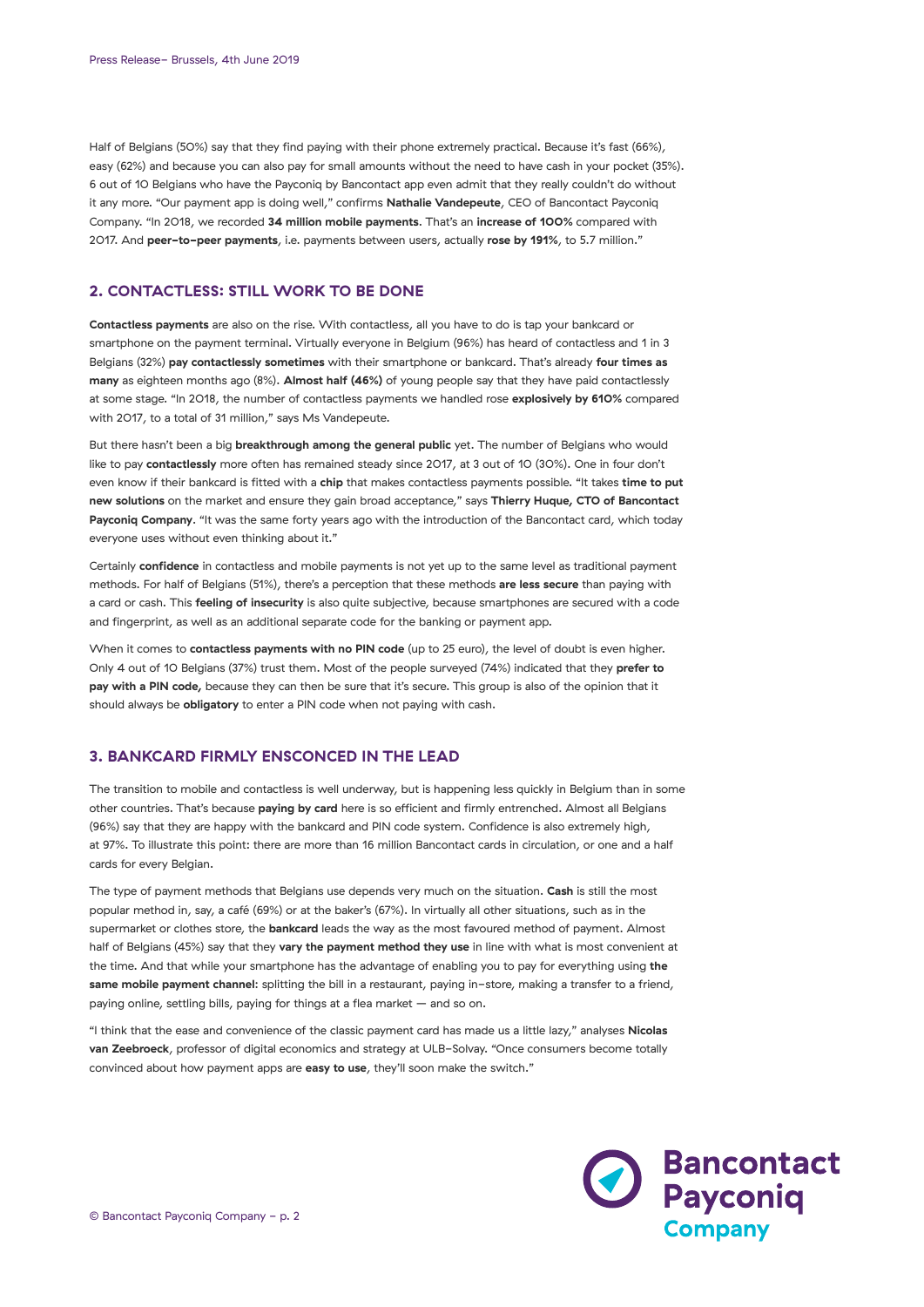## **4. TOWARDS A CASHLESS SOCIETY?**

The days of the physical wallet are by no means numbered. Yet in the end, according to the survey, Belgians will embrace **the digital payment trend**. Almost 4 in 10 of the people surveyed (37%) **believe in a cashless society** where no one will still pay with cash in the future. More than that, 3 out of 10 respondents (32%) see cash disappearing from our wallets **within ten years**. People under 35 (46%) believe a good deal more in a cashless society than over-55s (30%).

**This means that Belgians are certainly open to innovations on the payment market, but are not (yet) in any hurry to embrace them.** Having said that, there are a lot of **merchants** who are in favour of the new forms of payment. Many small businesses already offer contactless and mobile payments in their stores. These payments take less time and help make queues shorter. "In the end, we are aiming for totally cashless payments," argues a concert organiser. "That's because it's safer if we don't have to take the contents of the till to the bank any longer." "It also means we won't make any mistakes when giving change," adds a Ghent-based grocer. "It speeds things up, too," says a librarian from Brussels. "A few months ago virtually no one paid with their smartphone. Nowadays some 10% of customers are already getting their phones out."

"Merchants have already taken a step towards the new payment apps, but shoppers don't always realise it," says fintech expert **Peter Vander Auwera** from the innovation platform nexxworks. "The main thing I see is too little awareness campaigns. Many customers don't realise that they can use payment apps when they go to the butcher or baker. Yet it's available in even the smallest shops."

"The **key lies partly with merchants**: they are the people best placed to help guide consumers," believes Thierry Huque from Bancontact Payconiq Company. "Each new payment method has its own procedure. But if a merchant doesn't explain it properly to the shopper, the general public will find it harder to make the switch to this new technology."

## **5. PAYING LOCALLY IS BEST**

The way in which we pay for things has changed somewhat since 2017. And in that short space of time, quite a few **payment providers** have entered the market. "Today's payment market is very fragmented, but that makes sense because we are in the midst of an innovation phase," says Nicolas van Zeebroeck from ULB-Solvay.

All bankcards in Belgium feature both an international and a Belgian payment system (such as Bancontact). However, it is not always clear for Belgians whether they are working with a **national or international payment solution**. In actual fact, it is the merchant who chooses which system to offer. If shoppers themselves had the choice, **88% of them would consciously opt** for a Belgian payment system. The survey shows that **consuming locally** is fairly important for Belgians, at an average of 7.1 out of 10. Two out of three (65%) believe that Belgian money should be managed by **Belgian companies**, with over half (55%) concerned about **foreign interference** in our money management.